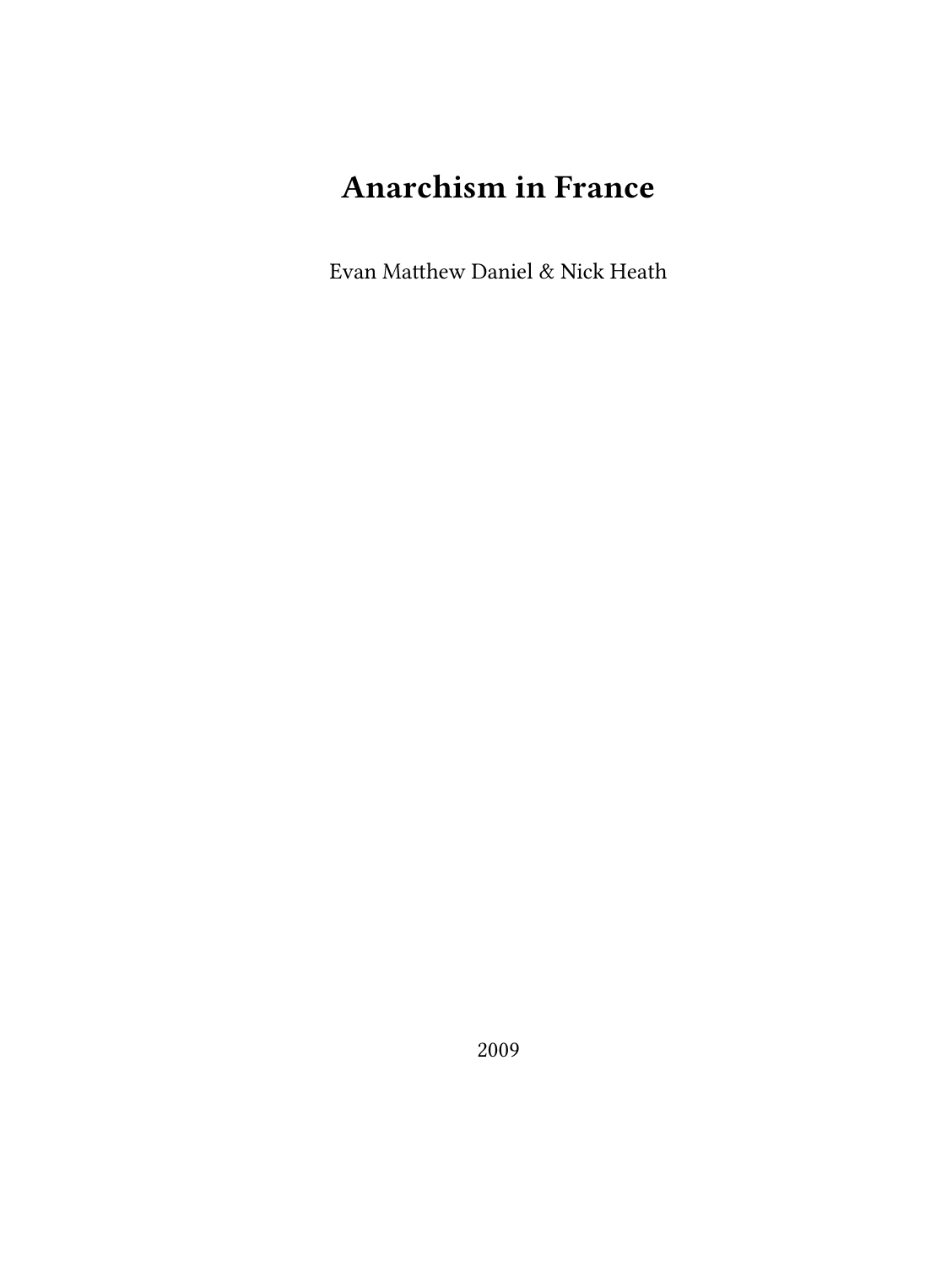## **Contents**

| Fontenis, Georges (B. 1920) $\ldots \ldots \ldots \ldots \ldots \ldots \ldots \ldots \ldots \ldots \ldots \ldots \ldots$ |  |
|--------------------------------------------------------------------------------------------------------------------------|--|
|                                                                                                                          |  |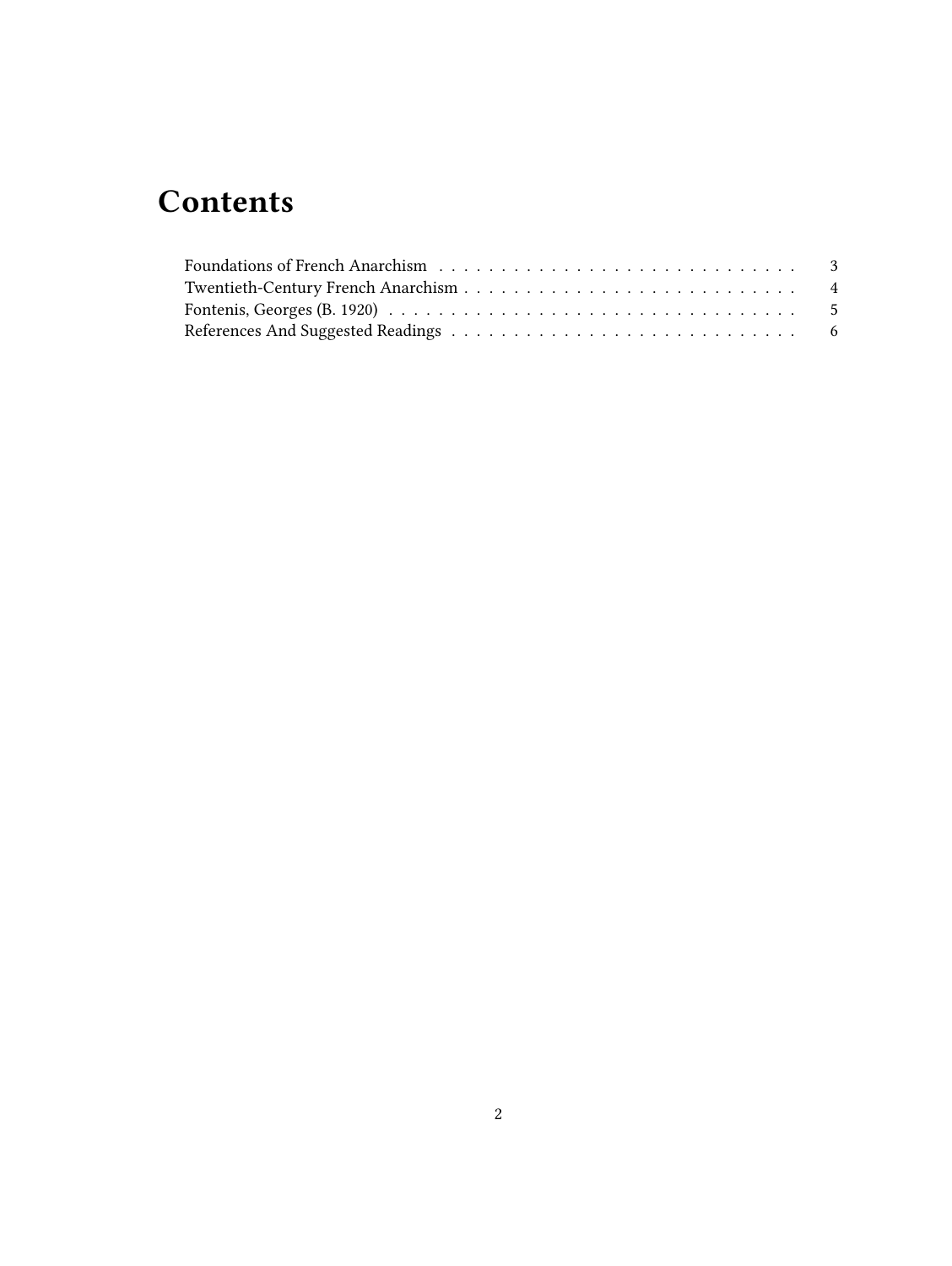#### <span id="page-2-0"></span>**Foundations of French Anarchism**

From the 1840s to the 1920s an upturn in the number of anarchists in France had an important impact on the development of anarchist thought. In its most basic formulation, anarchism meant the absence of government, not the absence of organizational structures; however, different ideas about how society should be organized legally and economically engendered theoretical evolution and synthesis. Various anarchist tendencies evolved and emerged at this time, both internationally and from within France, such as collectivism, anarchosyndicalism, and anarchocommunism.

Early in the nineteenth century the precursor to full-fledged anarchism – mutualism – emerged and quickly spread throughout France. Mutualism was championed by Pierre-Joseph Proudhon (1809–65), who perceived it as an alternative to both capitalism and socialism. Unlike the socialists, who advocated economic distribution "from each according to ability, to each according to need," or the "every man for himself" philosophy of the laissez-faire capitalists, the mutualists posited "from each according to ability, to each according to *deed*." In 1864 French mutualists, anarchists, and workers actively participated in the creation of the International Workers' Association (the First International) in London. The anarchists who participated placed emphasis on spontaneous action, voluntarism, and federalism, informed by an overarching *ouvrierisme* (suspicion of non-working-class people). This put them in direct opposition to the Marxist platform: nationalization of industry, electoral activity, and the centralization of both the International and the state. Based in French-Switzerland, the Jura Federation, an anti-authoritarian anarchist group that participated in the First International, was influenced greatly by Proudhon's antistatist, federalist, and mutualist ideas. The bulk of delegates from the French section, which came to be the largest national section in the First International, were Proudhonists who supported workers' activity in the economic realm through the formation of unions, cooperatives, and mutual banks (rather than party activity). Interaction with an increasingly militant working class radicalized Proudhon and many of his supporters, however, causing a distinct shift away from mutualism toward collectivism.

The violent government repression of the 1871 Paris Commune destroyed confidence in the Proudhonist notion that emancipation would occur through peaceful evolution. Subsequently, the anarchist movement engaged in terrorist tactics that would beget increased government surveillance and repression of anarchists. Known as "propaganda of the deed," this concept was accepted by anarchists in France, Spain, Italy, and other countries who sought to murder industrialists and heads of state. Exponents of propaganda by the deed included François Claudius Koeningstein (known as Ravachol), Auguste Vaillant, and Émile Henry. Repression following the terrorist period greatly damaged the anarchist movement.

From the 1890s to the 1920s a distinctive group of social movements, known variously as revolutionary syndicalist and anarchosyndicalist, developed in many parts of Europe. In contradistinction to the craft unionism prevalent in the United States and England, syndicalism was a form of labor unionism that aimed to overthrow capitalism through revolutionary, industrial class struggle, and to build a utopian social order, free from economic or political oppression.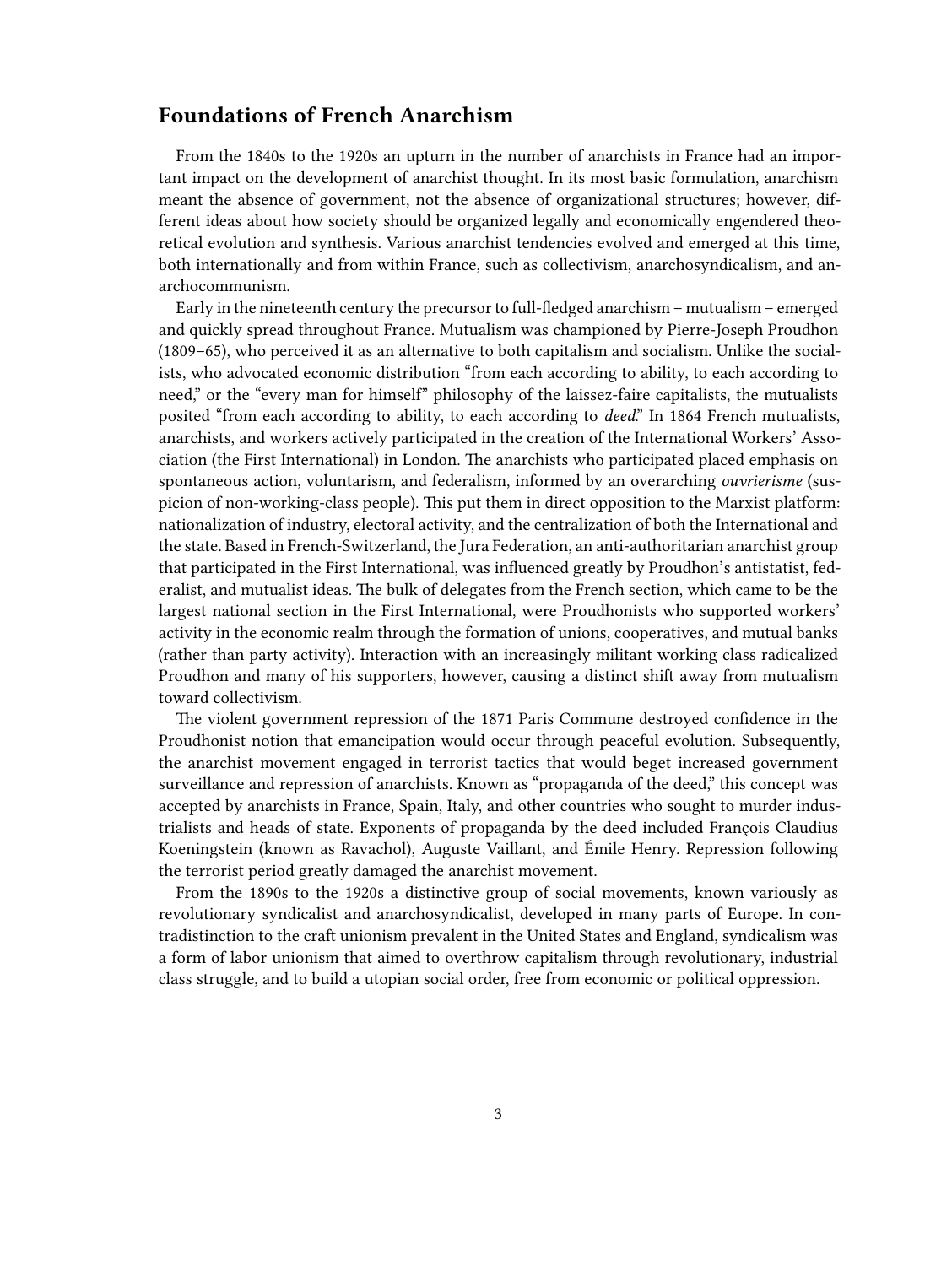#### <span id="page-3-0"></span>**Twentieth-Century French Anarchism**

By the turn of the century there was a clear orientation toward the labor movement and the development of anarchosyndicalism. Peter Kropotkin (1842–1921), who had himself been a supporter of propaganda by the deed, now argued that anarchist communists must turn away from individual action to mass agitation and education. Among those anarchists who orientated themselves towards syndicalism were Fernand Pelloutier (1867–1901), Paul Delesalle (1870–1948), and Pierre Monatte (1881–1960). Emile Pouget (1860–1931) and his paper *La Sociale* supported this trend, as did to a lesser extent Jean Grave (1854–1939) and his paper *Les Temps Nouveaux*. Sebastien Faure (1858–1942) and his paper *Le Libertaire* were opposed to the syndicalist tactic until 1899. This was reinforced with the departure of the individualists in 1905, who set up their own weekly paper, *L'Anarchic* Whatever the differences, the French labor movement was dominated by anarchism from 1894. The Confédération Générale du Travail (CGT) was both led by anarchists and infused with its ideas.

In addition, the new tendency known as revolutionary syndicalism emerged. This was developed by predominantly militants who had been anarchists who now wanted to break with intellectualism and individualism. This new current gradually took on a life of its own separate from anarchism and many within it saw it as a synthesis between Marxism and anarchism, rejecting the parliamentarism of the former and the small group mentality of the latter.

Impatience among some with the lack of organization led some anarchist communists to found the Fédération Communiste Révolutionnaire Anarchiste in 1913. The individualists were expelled from this conference, sparked by their general obstructive behavior and the reaction to the exploits of the Bonnot Gang, a group of anarchists known for criminal activity. World War I led to a split in the movement, with a minority, including Grave and Charles Malato (1857–1938), backing Kropotkin's support for the Allies. The surrender of the CGT to the wave of patriotism also had a demoralizing effect. The outbreak of war could not have come at a worse time for the proponents of organization, who after years of striving had finally set up a national organization. The majority who opposed the war as internationalists saw their papers closed down, and many militants were conscripted or imprisoned. The outbreak of the Russian Revolution saw an initial enthusiasm for Bolshevism. In fact the first – and short-lived – Parti Communiste, founded in 1919, was made up almost entirely of anarchists. Anarchist communists made another effort to organize, setting up the Fédération Anarchiste, which became the Union Anarchiste (UA) in 1920. By that point, there was a distancing from Bolshevism, and in 1924, following an armed attack by communists on anarchists, this became an irreconcilable rift.

With the controversy over the Organizational Platform, the UA saw itself transformed into the Union Anarchiste Communiste Révolutionnaire and the departure of some, including Faure, to found the Association des Fédéralistes Anar-chistes. However, the platformists lost control, leading to the return of most of the AFA and a return to the original name. Meanwhile, the anarchosyndicalists had organized their own union, the CGT-Syndicaliste – Révolutionnaire. During the Popular Front there was a growth in numbers, but another split occurred with the setting up of the Fédération Anarchiste de Langue Française, which judged the UA too centralist. This remained outside the UA until World War II.

The war paralyzed the movement. It started reforming toward 1943 and was able to reestablish a public appearance by 1944. The Fédération Anarchiste was founded in 1945, but was already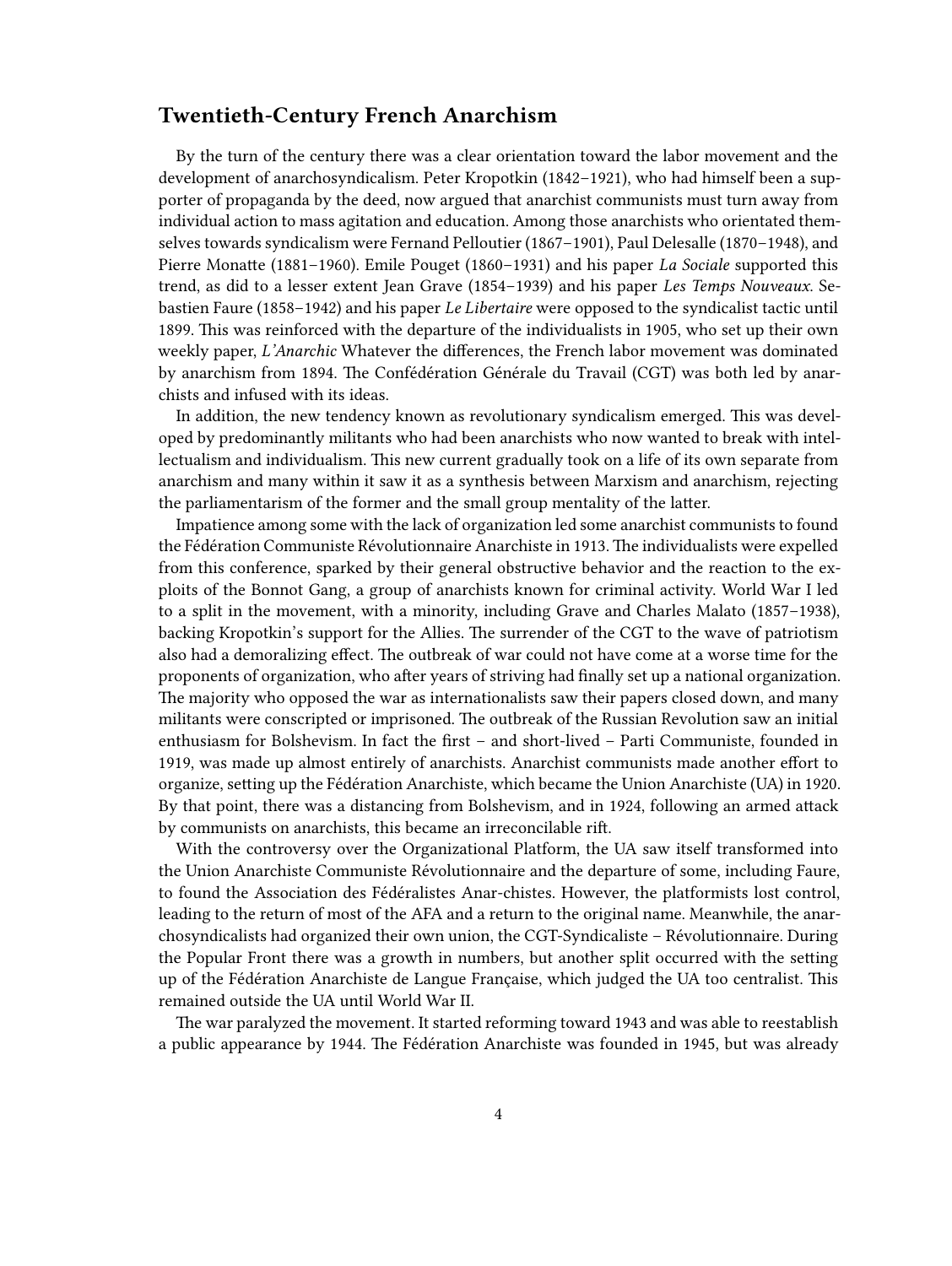plagued by differences. The FA was to have a certain influence in the Renault strike (1947) and saw its paper *Le Libertaire* reach a print run of 100,000.

The anarchosyndicalists organized themselves within the CNT-France, though this remained a minute body. In 1950 a group around Georges Fontenis and Serge Ninn began organizing a secret group within the FA to counter the individualists. This culminated in the transformation of the FA into the Fédération Communiste Libertaire and the expulsion or departure of many. Many of these regrouped in a new FA set up in 1953, which united different tendencies. Another group that emerged in this period was the Groupes Anarchistes d'Action Revolutionnaires (GAAR) which had left the Fontenis grouping and published a magazine, *Noir et Rouge*, which was to become an influential instrument of theoretical clarification and had a certain influence on the events of 1968. The magazine took on a life of its own when a majority of the GAAR went into the FA.

Certainly, anarchist influence could be seen in the demonstrations in the student committees and in some of the workplace occupations during 1968, but the movement failed to take full advantage. This in part led to the emergence of a tendency within the FA, the Organisation Revolutionnaire Anarchiste (ORA), which became an independent body in 1971. The ORA organized over 100 circles of sympathizers in the 1970s, but by 1976 this had split between the Organisation Communiste Libertaire and the Union des Travailleurs Communistes Libertaires (now Alternative Libertaire).

Today, the movement remains divided into a number of different organizations and groups, but has a certain implantation it has not had for a long time. The FA has a radio station, a weekly paper, and a network of bookshops and is more clearly aligned with social anarchism, while Alternative Libertaire appears to be small but vivacious and growing. The French CNT has experienced a number of splits over the years, with one fragment bearing this name and enjoying a certain growth. Nevertheless, the movement remains divided, despite various unitary initiatives.

#### <span id="page-4-0"></span>**Fontenis, Georges (B. 1920)**

The son and grandson of militant socialists, Georges Fontenis played an important role in the twentieth-century French anarchist movement. He made contact with the movement through Spanish solidarity work in 1936, joining a group of young militants. In 1944 he joined the underground CGT and as a member of a teachers' union took part in commissions to root out Vichyists (Nazi sympathizers) in national education in 1945. He participated in the reconstruction of the anarchist movement in 1945 and the founding of the Fédération Anarchiste. He was general secretary of the FA in 1946–8 and 1950–3 and director of the FA weekly newspaper *Le Libertaire*.

In 1950 Fontenis helped found the Organisation Pensée Bataille (OPB), a secret group within the FA which gained control over some regions and many leading posts. In 1953 the OPB forced the expulsion of the individualists and turned the FA into the Fédération Communiste Libertaire (FCL). It adopted the Manifesto of Libertarian Communism, written by Fontenis. In 1951 Fontenis took part in an assassination attempt on Francisco Franco, with Spanish anarchist exiles. The FCL was involved in support for the anti-colonialist struggle in Algeria, resulting in fines, raids, and jailings. Fontenis was imprisoned in 1957. That same year the FCL took part in a disastrous election campaign, leading to the departure of some of its militants. These events led to the collapse of the FCL. In 1968–9 Fontenis, together with Daniel Guérin, founded the Mouvement Communiste Libertaire and was a member of its successor organization, the first Organisation Communiste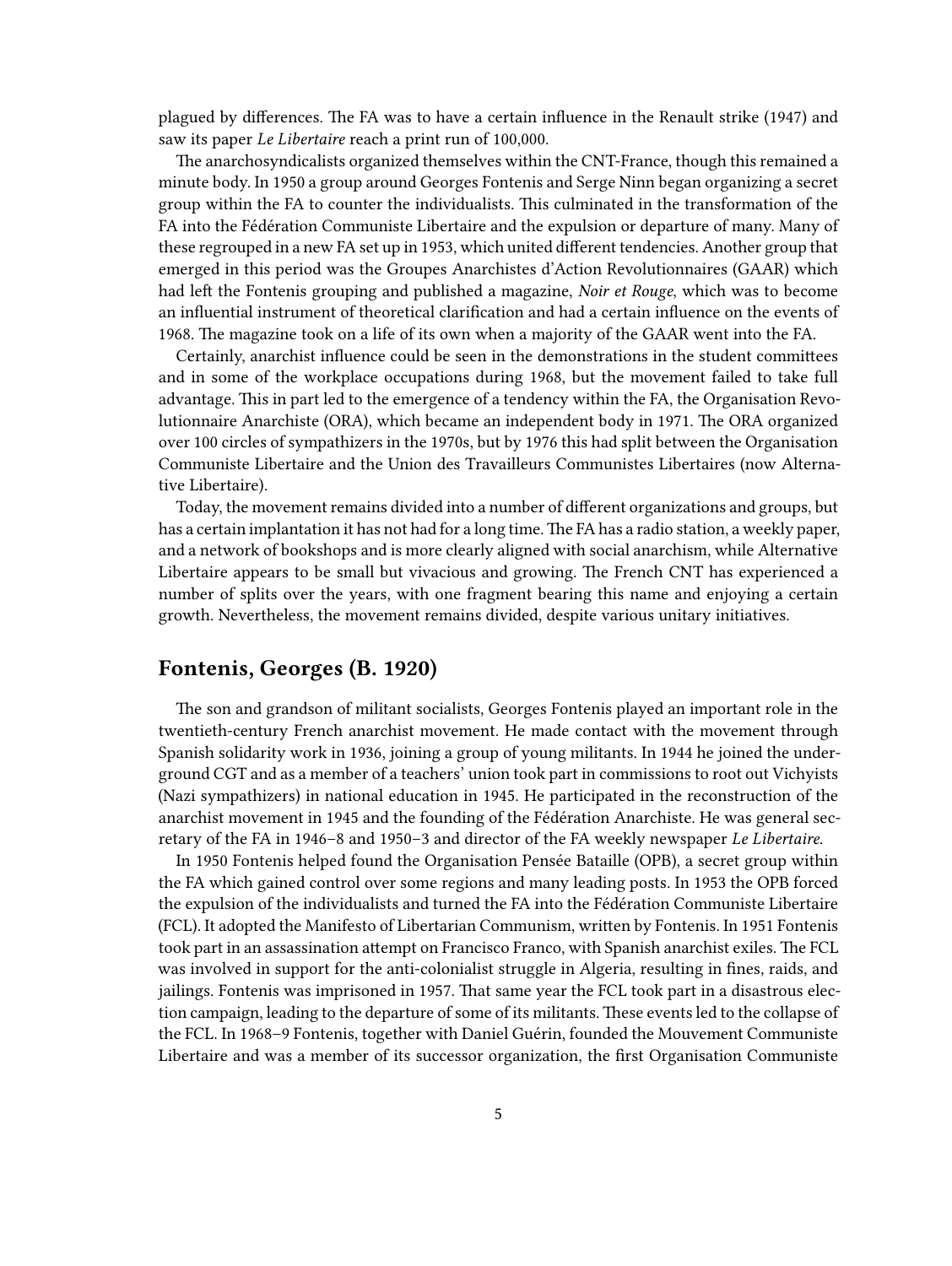Libertaire. In 1979 he joined the Union des Travailleurs Communistes Libertaires. He is a member of its successor organization, Alternative Libertaire. He wrote *L'Autre communisme*, his view of the events of the 1950s.

SEE ALSO: Kropotkin, Peter (1842–1921) ; Paris Commune, 1871 ; Proudhon, Pierre Joseph (1809–1865)

### <span id="page-5-0"></span>**References And Suggested Readings**

Berry, D. (2002) *A History of the French Anarchist Movement, 1917–1945*. New York: Greenwood Press.

Biard, R. (1976) *Histoire du movement anarchiste 1945–1975*. Paris: Editions Gaililée.

Hyams, E. (1971) *Pierre-Joseph Proudhon: His Revolutionary Life, Mind and Works*. London: John Murray.

Joyeux, M (1988) *Sous les plis du drapeaux noir*. Paris: Editions du Monde Libertaire.

Mitchell, B. (1987) *The Practical Revolutionaries: A New Interpretation of the French Anarchosyndicalists*. New York: Greenwood Press.

Stearns, P. N. (1971) *Revolutionary Syndicalism and French Labor: A Cause Without Rebels*. New Brunswick: Rutgers University Press.